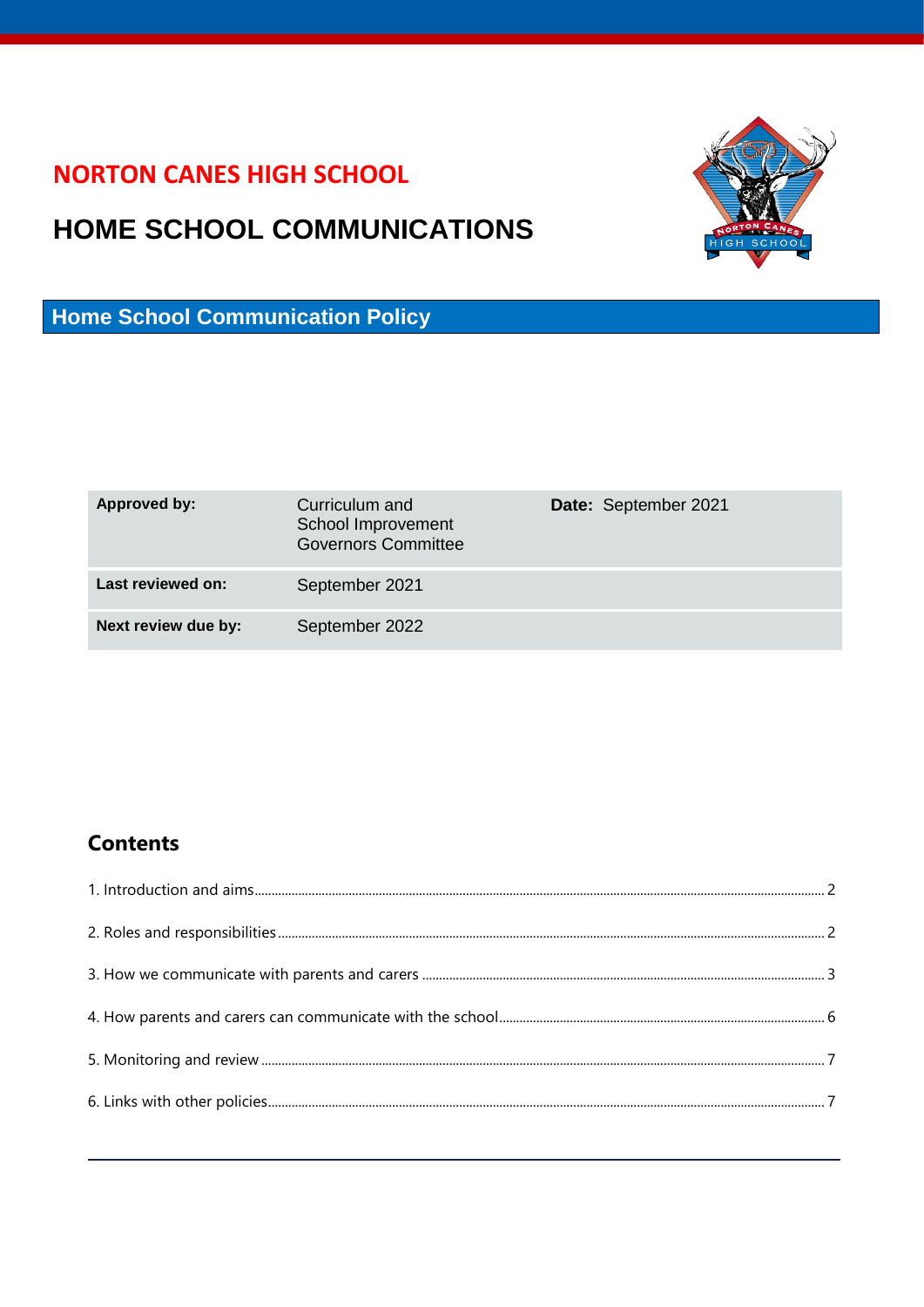### <span id="page-1-0"></span>**1. Introduction and aims**

We believe that clear, open communication between the school and parents/carers has a positive impact on pupils' learning because it:

- Gives parents/carers the information they need to support their child's education
- Helps the school improve, through feedback and consultation with parents/carers
- Builds trust between home and school, which helps the school better support each child's educational and pastoral needs

The aim of this policy is to promote clear and open communication by:

- Explaining how the school communicates with parents/carers
- Setting clear standards for responding to communication from parents/carers
- Helping parents/carers reach the member of school staff who is best placed to address their specific query or concern so they can get a response as quickly as possible

In the following sections, we will use 'parents' to refer to both parents and carers

### <span id="page-1-1"></span>**2. Roles and responsibilities**

#### **2.1 Headteacher**

The headteacher is responsible for:

- Ensuring that communications with parents are effective, timely and appropriate
- $\geq$  Regularly reviewing this policy

#### **2.2 Staff**

All staff are responsible for:

- Responding to communication from parents in line with this policy and the school's ICT and internet acceptable use policy
- Working with other members of staff to make sure parents get timely information (if they cannot address a query or send the information themselves)

Staff **will not** respond to communications outside of school hours 8:30 – 4 or their working hours (if they work part-time), or during school holidays.

#### **2.3 Parents**

Parents are responsible for:

- Ensuring that communication with the school is respectful at all times
- Making every reasonable effort to address communications to the appropriate member of staff in the first instance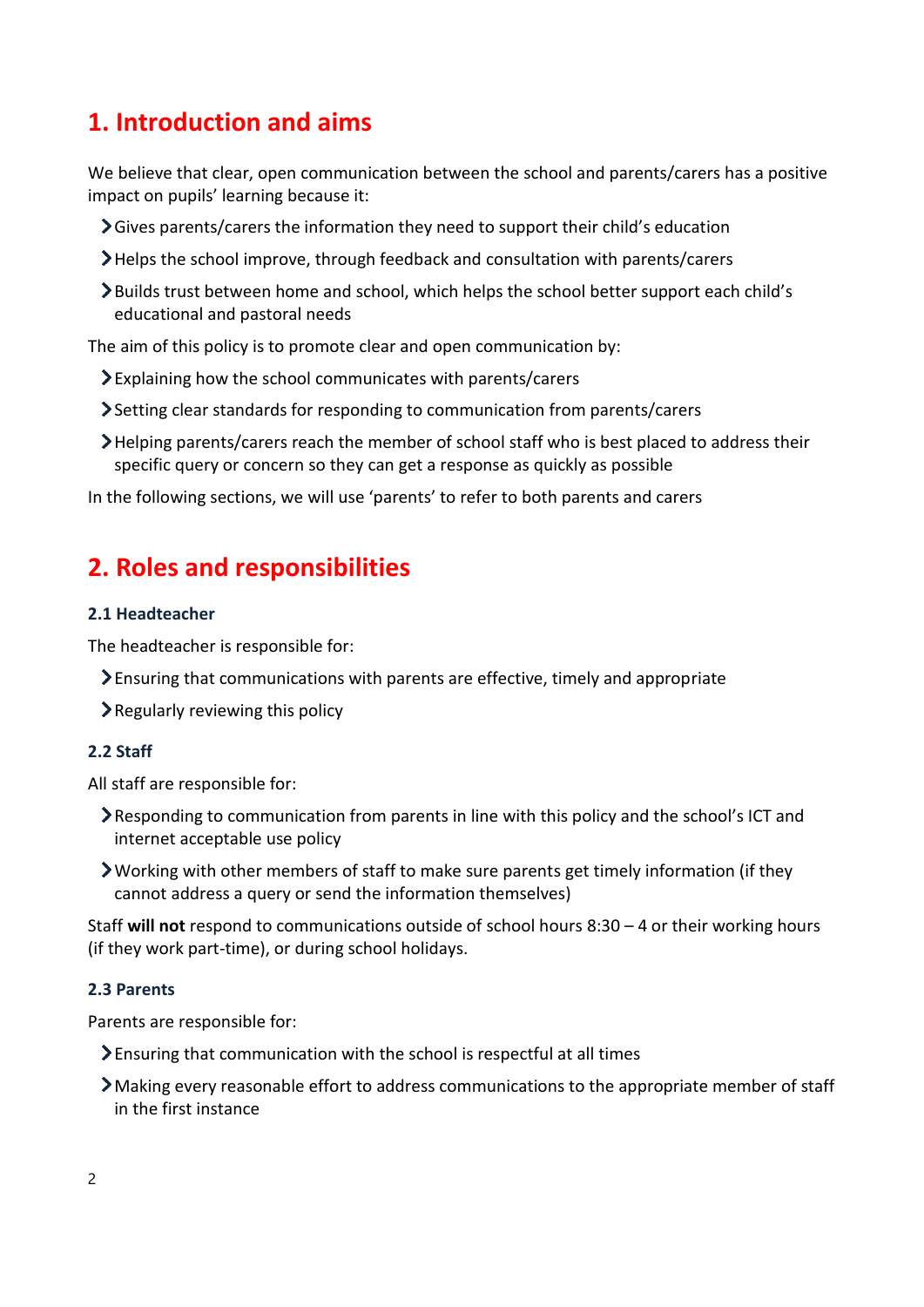- Respond to communications from the school (such as requests for meetings) in a timely manner
- > Checking all communications from the school

Any communication that is considered disrespectful, abusive, or threatening will be treated in line with our parent code of conduct.

## <span id="page-2-0"></span>**3. How we communicate with parents and carers**

The sections below explain how we keep parents up-to-date with their child's education and what is happening in school.

Parents should monitor all of the following regularly to make sure they do not miss important communications or announcements that may affect their child.

#### **3.1 Email**

We use email to keep parents informed about the following things:

- Upcoming school events
- Scheduled school closures (for example, for staff training days)
- School surveys or consultations
- >Termly newsletter
- >Letters

Please ensure that school holds your correct, up-to-date email address.

#### **3.2 Text messages**

We will text parents about:

- > Payments
- Short-notice changes to the school day
- Emergency school closures (for instance, due to bad weather)
- >Detentions
- Pupil absence/lateness
- Uniform/equipment issues

Please ensure that school holds your correct, up-to-date contact numbers.

#### **3.3 School calendar**

Our school website includes the [term dates](https://www.nortoncaneshighschool.co.uk/term-dates/) for the year.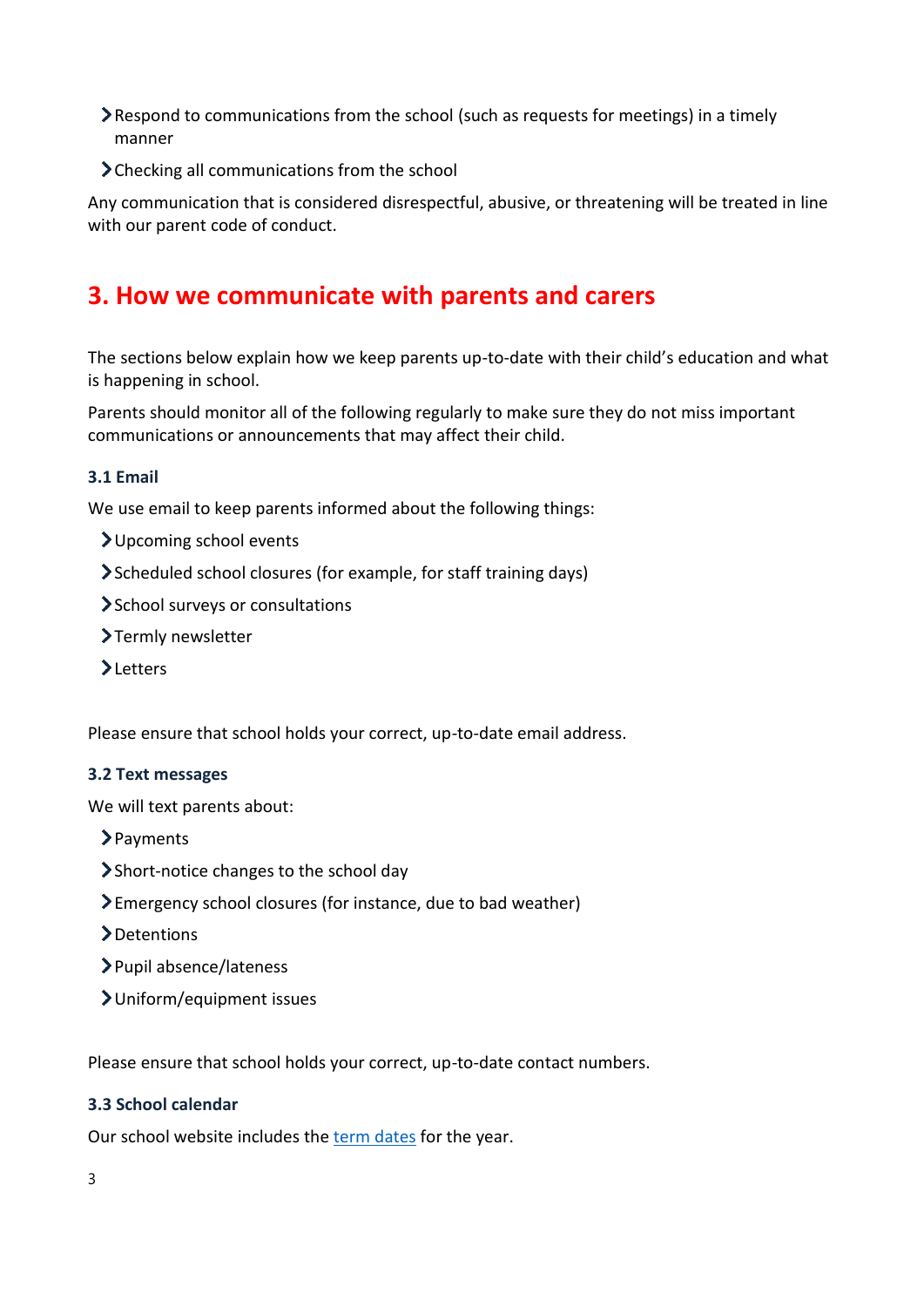Where possible, we try to give parents at least 1 weeks' notice of any events or special occasions.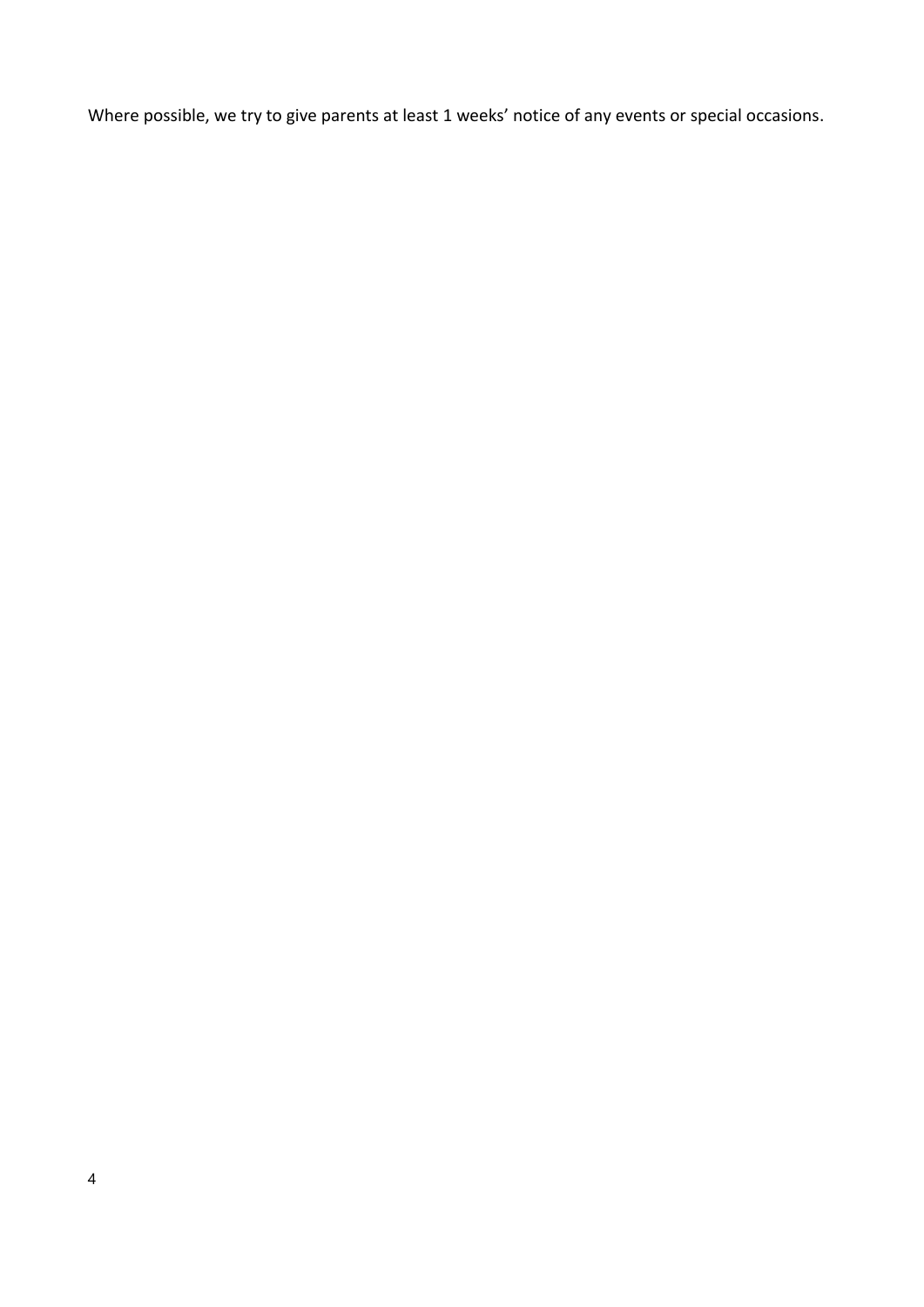#### **3.4 Phone calls**

Staff will call home on occasions to discuss concerns or to offer praise.

#### **3.5 Letters**

We send the following letters home regularly:

- > Letters about trips and visits
- Consent forms
- $\blacktriangleright$  Key information

#### **3.6 Homework**

Homework is communicated through the Satchel One system, accessed through the app or website [\(www.satchelone.com\)](http://www.satchelone.com/). Pupils and parents can get personalised access via a PIN code issued when pupils start in school. If you have issues logging into Satchel One, please see the Satchel On[e help pages](https://help.satchelone.com/en/articles/2912165-logging-in-as-a-parent) in the first instance.

#### **3.7 Reports**

Parents receive reports from the school about their child's learning, including:

- Two reports per year covering their achievement in each part of the curriculum, how well they are progressing, and their attendance
- $\lambda$  a report on the results of public examinations
- Information about vocational qualifications gained (or credits gained towards these)

We also arrange regular meetings where parents can speak to their child's teacher(s) about their achievement and progress (see the section below).

#### **3.8 Meetings**

We hold one parents' evening(s) per year group per year. During these meetings, parents can talk with teachers about their child's achievement and progress, the curriculum or schemes of work.

The school may also contact parents to arrange meetings between parents' evenings if there are concerns about a child's achievement, progress, or wellbeing.

Parents of pupils with special educational needs (SEN), or who have other additional needs, may also be asked to attend further meetings to address these additional needs.

#### **3.9 School website**

Key information about the school is posted on our website, including:

- > School times and term dates
- Important events and announcements
- Curriculum information
- Important policies and procedures
- Important contact information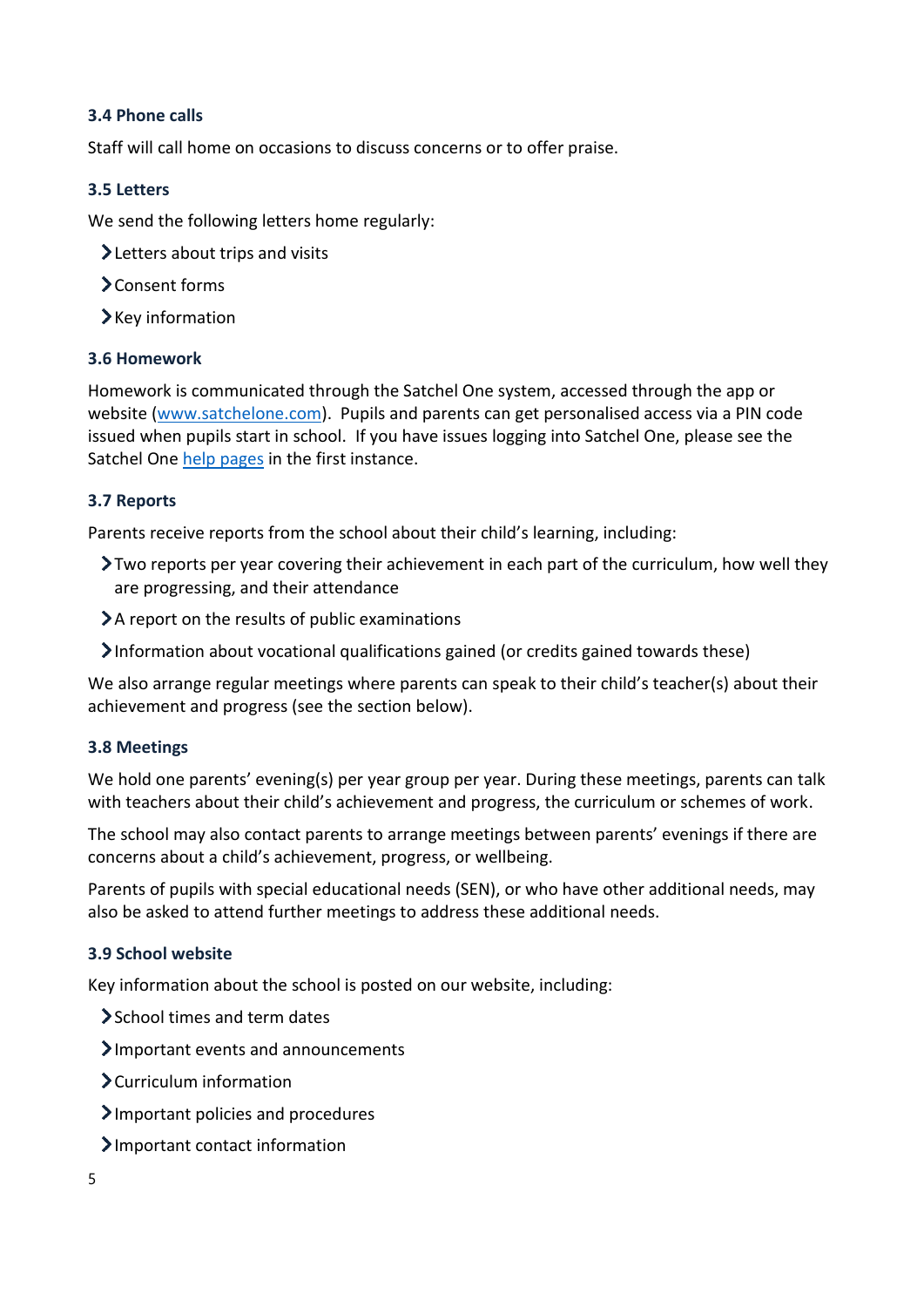Parents should check the website before contacting the school.

# <span id="page-5-0"></span>**4. How parents and carers can communicate with the school**

If you have questions, or would like to speak to a member of staff:

- Email or call the school office on [office@nortoncanes-high.staffs.sch.uk](mailto:office@nortoncanes-high.staffs.sch.uk) / 01543 622600
- $\blacktriangleright$  Put the subject in the subject line (for emails)
- We will forward your request on to the relevant member of staff
- A staff directory is available [here.](https://www.nortoncaneshighschool.co.uk/staff-directory/)

**Remember:** check our [website](https://www.nortoncaneshighschool.co.uk/) first, much of the information you need is posted there.

#### **Complaints**

If you would like to file a formal complaint, please follow the procedure set out in our [complaints](https://www.nortoncaneshighschool.co.uk/wp-content/uploads/2019/10/Complaints-Policy.docx.pdf)  [policy.](https://www.nortoncaneshighschool.co.uk/wp-content/uploads/2019/10/Complaints-Policy.docx.pdf)

#### **4.1 Email**

Parents should always email the school, or the appropriate member of staff, about non-urgent issues in the first instance.

We aim to acknowledge all emails within 2 working days, and to respond in full (or arrange a meeting or phone call if appropriate) within 5 working days.

If a query or concern is urgent, and you need a response sooner than this, please call the school.

If any email is rude or inappropriate in tone we reserve the right not to reply,

#### **4.2 Phone calls**

If you need to speak to a specific member of staff about a **non-urgent** matter, please email the school office and the relevant member of staff will contact you within 2 working days.

If this is not possible (due to teaching or other commitments), someone will get in touch with you to schedule a phone call at a convenient time. We aim to make sure you have spoken to the appropriate member of staff within 2 days of your request.

Effective telephone communication can sometimes be a problem in a school, where teachers may be teaching full-time and running clubs or working with pupils at lunchtime or after school. Parents may be frustrated if they feel that a message elicits no immediate reply, when in fact there has been no available opportunity for the member of staff to reach a telephone to return a call.

If your issue is urgent, please call the school office.

Urgent issues might include things like:

- > Family emergencies
- Safeguarding or welfare issues